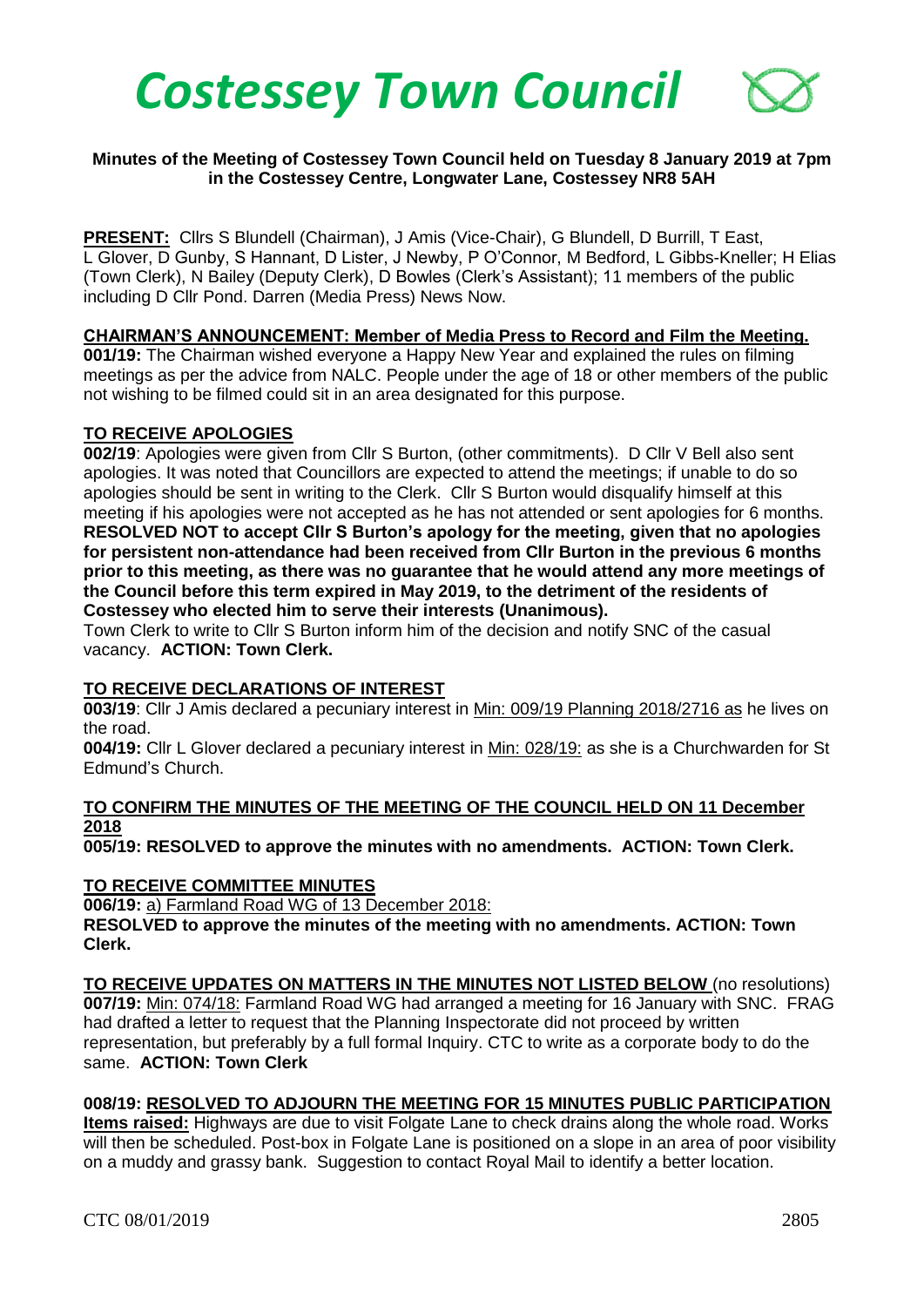A query was raised over the advertising of the casual vacancies for Old Costessey and New Costessey; this was explained by the Town Clerk. 20mph restriction roundel in Costessey village is programmed, but awaiting a date. Dog mess on the football pitches was raised again, and will be discussed at the next Property and Environment meeting. CTC agreed it has genuine health concerns on this matter. **ACTION: Town Clerk, Deputy Clerk. The meeting was reconvened.**

# **TO MAKE RECOMMENDATIONS ON PLANNING APPLICATIONS, AND RECEIVE INFORMATION ON APPEALS & OTHER PLANNING MATTERS**

**009/19: a) Planning applications for consideration:**

i) 2018/2615: Mrs J Rennie - 104 & 106 Norwich Road, NR5 0EH - Two storey rear extension, single storey side and front extension for 104 Norwich Road, two storey rear extension for 106 Norwich Road. **Comment: The two properties look similar, but at 104 the two-storey extension is much closer to the bungalow at no. 102, making it very dominant over no 102. The proximity to the neighbour will cause overlooking / overshadowing / privacy issues. No 106 is similar, but is set much further away from neighbours so will not have the same detrimental effect. REQUEST Planning Officers make a site visit to establish the facts of overlooking / privacy etc. APPROVE SUBJECT TO above site visit and satisfactory resolution of overlooking / privacy / overshadowing issues**

ii) 2018/2677: Mr & Mrs N Taylor - 172 West End, NR8 5AW - Proposed loft conversion with dormer, integral garage flat roof changed to hipped, existing part glazed element to the side elevation changed to brick with tiled roof and associated works**. Comment: Dormer windows** 

**facing Nos. 168 & 170 have the potential for overlooking and looking into those properties. REQUEST Planning Officers make a site visit to establish the facts of overlooking / privacy etc. APPROVE SUBJECT TO above site visit and satisfactory resolution of overlooking / privacy / overshadowing issues**

iii) 2018/2716: Mr M Whittle - 65 Olive Road, NR5 0AP - Ground floor rear extension and loft conversion with front and rear dormers – **APPROVE**

iv) 2018/2748: Mrs C Cartwright - 9 Ruskin Road NR5 0LL - Retention of static caravan in garden for residential use & Addition of static caravan in garden for residential use – **Comment: The application has arisen as a result of a complaint. The mobile home is located in the back garden with a fence around it to define two separate plots and create a discrete property. This is in effect back land development which CTC always opposes. It was noted that medical reasons are not planning reasons. it was suggested allowing for 1 year only to allow alternative arrangements to be made - REFUSE**

v) 2018/2815: Mr M Hill - 156 The Street, NR8 5DG - Rear extension, new roof with internal and external alterations **- Comment: The property orientation is turned 90 degrees. The new large gable end window overlooks a Grade 1 listed building (St Edmund's Church) The proposal more than doubles the original floorspace. Design is defective in a conservation area although there is a diversity of styles further down The Street. Overdevelopment of site, privacy / overlooking / overshadowing issues re neighbour's property as noted in Neighbour's letter of objection – APPROVE**

**010/19: b) Information & Planning decisions received from South Norfolk & Norfolk County Councils: (\*Information only. (No decisions needed)** See separate sheet. NOTED

# **011/19: c) Appeals:**

i) Land North of Farmland Road: APP/L2630/W/18/3204808 (2016/2430): 5 weeks from 21 Dec:.

# **TO APPROVE THE CONTRACT AND ASSET LIST FOR THE TRANSFER OF STREETLIGHTS FROM SNC AND CTC**

**012/19:** SNC's original proposal was based on 225 lights – 85 "needed" and 141 "not needed" according the SNC's criteria, which CTC did not agree with. 36 of the columns are not on public land. CTC's solicitor has advised Council not to take on any lights on privately-owned land due to the risks involved. Capital offer of £164,800 - maths does not add up, although when figures queried with SNC they assured CTC that they were correct. CTC officers are insisting on a definitive list of columns with specific amount set against each one.

**RESOLVED NOT to take on the 36 lights on private land. (unanimous). ACTION: Town Clerk**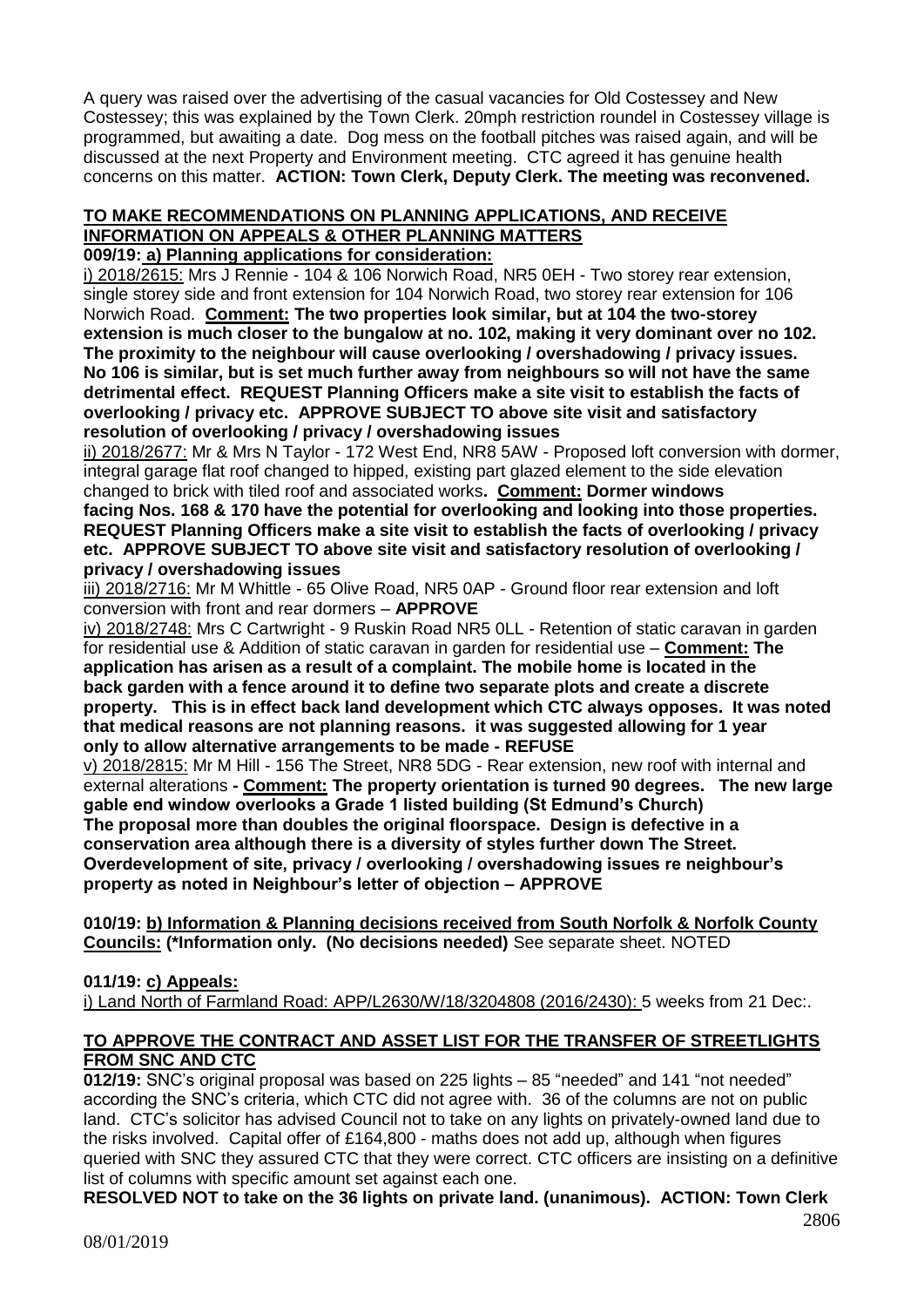# **013/19:** Cllr L Gibbs-Kneller left the meeting 8.08pm

# **FINANCE MATTERS:**

**014/19**: a) To approve the accounts for November 2018 and receive a budget report: At the end of November Council was 2/3 (66.67%) of the way through the financial year and was in budget by £219,966. Council has received BOTH instalments of the precept (£591,448) and the whole of the Precept Support Grant (£9,910). Also, two CIL payments on planning permissions from South Norfolk Council totalling £19,164.55, and the Agency Grass Cutting Payment of £13,145.42 from Norfolk County Council. Some cost centres are showing a potential overspend, though many will even out over the year (eg Subscriptions at 83.2%, Insurance at 87.9% & Licences at 100%) which are paid annually at the beginning of the financial year. The potential overspends are offset by higher than anticipated income from hall hires at Breckland Hall (73.5%), The Costessey Centre (78.2%), while Queen's Hills Community Hall is slightly under budgeted income (61.4%). Burial & Memorial fees (125.5%) are sporadic and cannot be accurately predicted but are generally above budget. Interest is at 271.8% from a low base. There is a Property Maintenance EMR which will be used to fund property maintenance and smooths out the variable peaks & troughs over the years. **RESOLVED to approve the accounts for November 2018 in the balance of £740,453.91**

**015/19**: b) To consider the Youth Work proposal for 2019-20: The figures and activities in the proposal were discussed. Cllr Newby gave an overview of the youth groups and suggested a Management Committee be set up to help guide and enhance the groups.

**PROPOSAL to continue to support the Youth Work services for the next Financial Year (to end of March 2020)**

**AMENDMENT to support the Youth groups to the end of the academic year only (July 2019),** with a review of both clubs (to inform further funding requests)

Cllrs J Newby, P O'Connor and Mrs F. Carter volunteered to serve on a Management Committee.

#### **SECOND AMENDMENT to support Youth Work services for the next Financial Year on the proviso that a management committee was set up.**

The Clerk pointed out that the second amendment was probably now academic, but that a vote should be taken. The votes were taken in reverse order as follows:

#### **SECOND AMENDMENT WAS DEFEATED (4 for, 6 against) FIRST AMENDMENT WAS DEFEATED (5 for, 7 against) RESOLVED to continue to support the Youth Work services for the next Financial Year (to end of March 2020) (7 for, 2 against)**

**016/19**: QUBE & Cossey Posse attendance at the Fete: As the Youth Workers are engaged on an hourly rate for their time, they charge CTC for fete attendance. Councillors felt that time for attendance at the fete the should voluntary. The stall / pitch should be given free.

**RESOLVED to remove the charge for the fete, but allow a free pitch. (10 for, 1 against)**

**017/19**: c) To approve the budget & set the precept for 2019-20: (see **AMENDED** report & figures) **RESOLVED to approve the Budget, with an increase in the Band D rate of £4.21 which equates to the pro rata transfer of the Special Levy raised by SNC to maintain streetlights for 189 lights only ACTION: Town Clerk**

**018/19:** d) To consider the request for a donation to Norfolk Citizens' Advice (Permitted Powers) **RESOLVED to approve a £50.00 donation to Norfolk Citizens' Advice. ACTION: Town Clerk**

**019/19**: e) To approve final payment of the City College invoice for website / newsletter/ leaflet / social media development of £1,890 + VAT: Deputy Clerk to contact College sort out issues with overprinting, font and Standing Orders page. College have fulfilled their obligations. **PROPOSAL to defer payment of the invoice until the snagging is complete. AMENDMENT to approve the final payment of the City College invoice for £1,890 + VAT.**